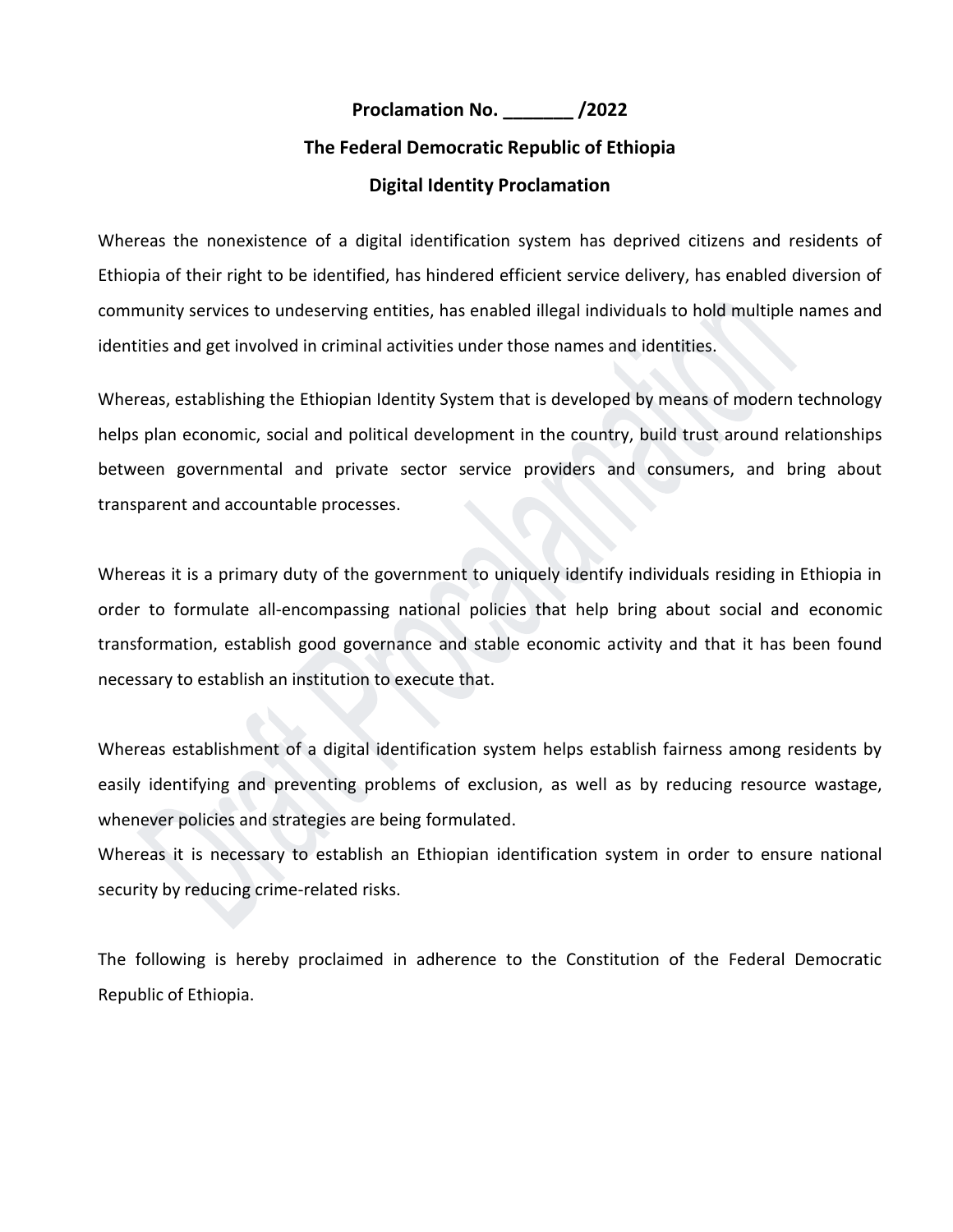### **Part I**

### **General Provisions**

### **1. Short Title**

This proclamation may be referred to as **"Ethiopian Digital Identity Proclamation Number .... /2014."**

### **2. Definition**

Unless its context implies otherwise, in this proclamation:

- 1. **"Ethiopian Digital Identity System"** means a reliable identity authentication system that serves to identify and authenticate an individual by recording the individual's biographic and biometric information into a central database and assigning them a unique number.
- 2. **"Ethiopian Digital Identity"** means is a type of identification that is issued through the use of technology to an individual who has been registered in the Ethiopian Digital Identity System.
- 3. **"Basic Identification"** means a type of identification that enables an individual to obtain basic services that are offered by legal identification through the use of an identifier.
- 4. **"Temporary Ethiopian Digital Identity"** means is a type of digital identification with a unique number and without biometric data and it is given to a minor or a person who is verified to be incapable of providing biometric data due to a medical condition.
- 5. **"Biometric"** means a data collection technique that uses body features and parameters such as fingerprint, iris patterns, facial features, and other identifiers in order to authenticate the unique identify of a natural person.
- 6. **"Biometric Data"** means accumulated biometric information.
- 7. **"Unique Number"** means a number given to an individual based on the individual's biometric data and serves to identify the individual from other individuals within the Ethiopian Digital Identity system.
- 8. **"Resident of Ethiopia"** means any person who lives or works within the territory of Ethiopia under a legal license in line with the immigration law.
- 9. **"Service"** means the Ethiopian Digital Identity Service established according to article 13 of this proclamation.
- 10. **"Enrollee"** means an individual who has received a unique number by providing their information in order to receive Ethiopian Digital Identity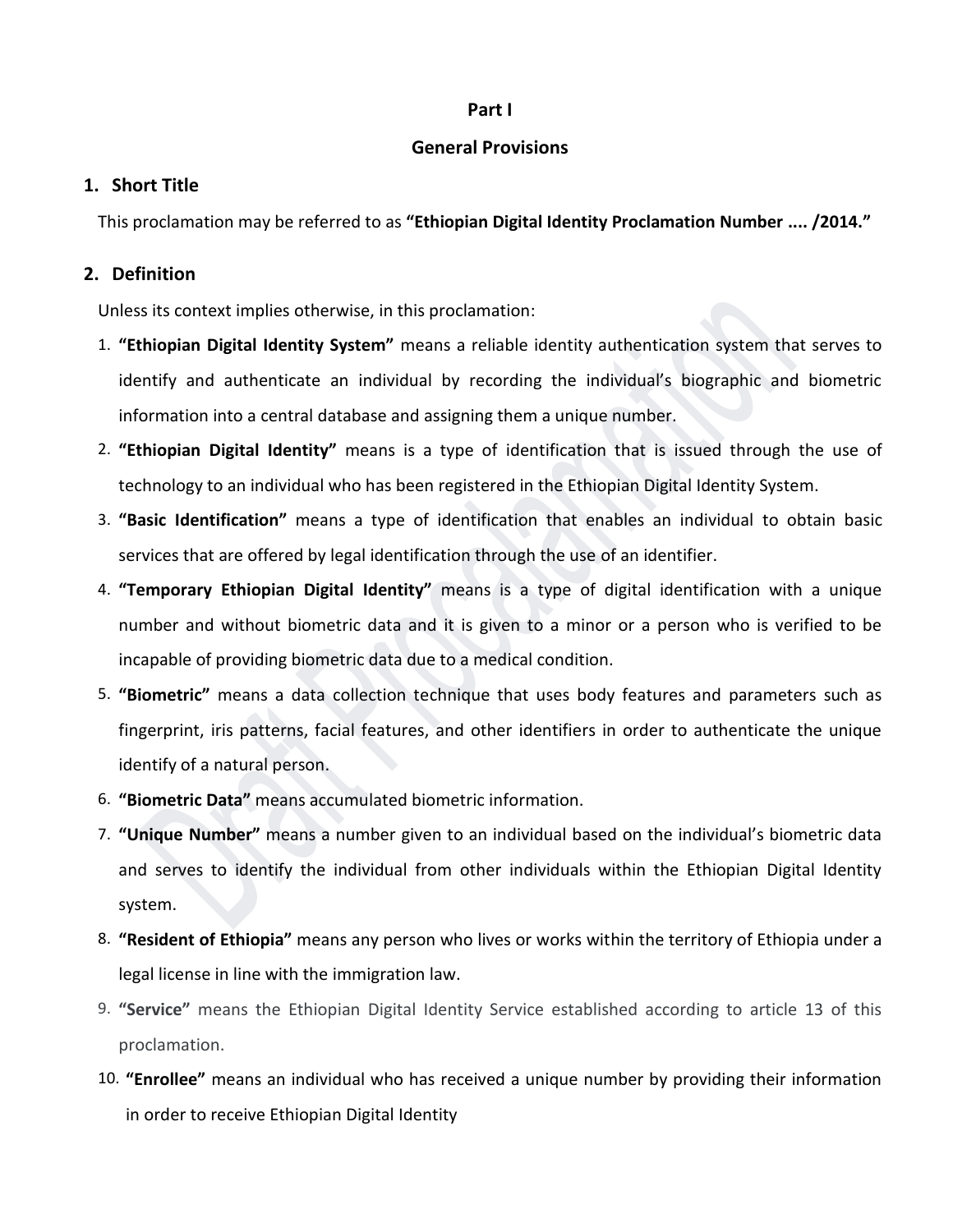- 11. **"Registrar"** means the entity responsible to collect enrollee's information in accordance with the authority given to it by the institution.
- 12. **"User Entity"** means an entity that offers services based on Ethiopian Digital Identity information provided by the Ethiopian Digital Identity System.
- 13. **"Enrollee information"** means information that is entered into the Ethiopian Digital Identity system as stated in article 8.
- 14. **"Identity Card"** means a document that is prepared digitally or physically and holds the Ethiopian Digital Identity unique number together with the enrollee's information.
- 15. **"Consent"** means an agreement expressly, unambiguously and voluntarily given by a data subject, in writing, orally or in any other clear form, for their personal data to be processed.
- 16. **"Identity Card Information"** means any digital text published on the Ethiopian Digital Identity Card.
- 17. **"Unique Identity Number"** means a randomly generated permanent 12-digit number assigned to each enrollee resident when they complete the process successfully. The number shall be given to an individual only once, it is irrevocable, shall remain valid indefinitely.
- 18. **"Unique Card Number"** means a 16-digit random number printed on identity card related to the unique Identity Number, and it shall be changed whenever a new card is issued.
- 19. **"Unique Alias Number"** means is a 16-digit number related to the Unique Identity Number, and it is generated after authentication is performed by the request of the bearer of the Unique Identity Number. Individuals may use the Alias Number to authenticate themselves at partner entities.
- 20. **"Region"** means a region established in accordance with the Constitution of the Federal Democratic Republic of Ethiopia Article 47; and for the purpose of this proclamation, it includes Addis Ababa City Administration and Dire Dawa Administration.
- 21. **"Government"** means the government of the Federal Democratic Republic of Ethiopia; and for the purpose of this proclamation, it includes regional administrations.
- 22. **"Person"** means any natural person.
- 23. Any expression in the masculine gender also applies to the feminine.

### **3. Scope of Application**

This proclamation is applicable to any person residing in Ethiopia.

### **4. Objective**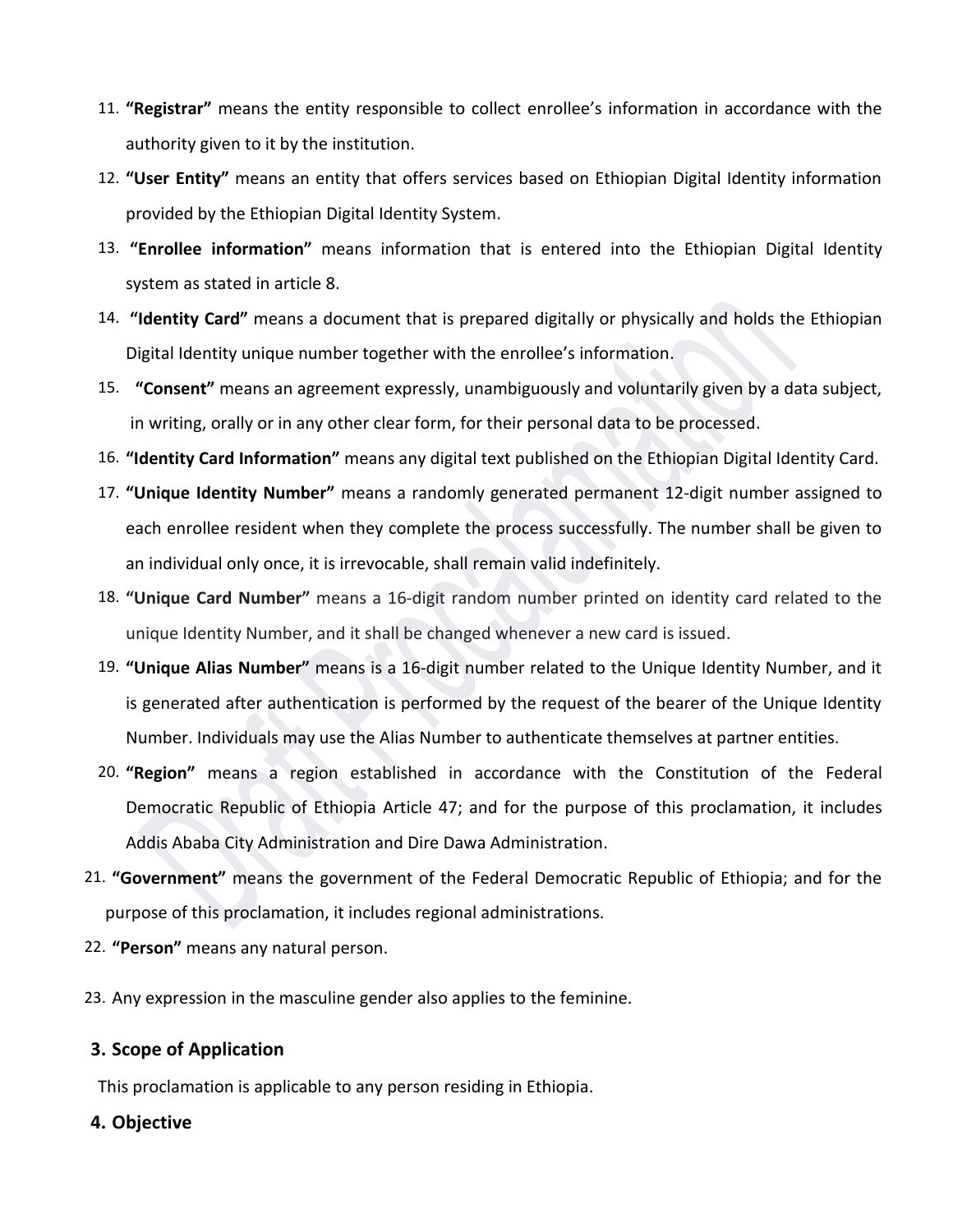# **The proclamation has the following objectives: -**

1.Ensure a universal and reliable digital identification system in which citizens and residents of the country get enrolled in.

2.Establish a generic and basic identification system designed to support all scenarios of identity usage by recording the demographic and biometric information of individuals.

#### **Part II**

### **The establishment, authority and duty of the Ethiopian Digital Identity**

### **5. Establishment**

**1.**The Ethiopian Digital Identity Service (hereafter referred to as "Service") is established by this proclamation.

**2.**The Service shall report to the Prime Minister.

### **6. Head Office**

The Service's office shall be in Addis Ababa, however, as the need arises it may have branch offices in any part of the country.

### **7. Authority and Duties**

The Service shall have the following authority and duties.

1.Leads, coordinates, follows up, controls and executes the enforcement of this proclamation throughout the country.

- 2. Establishes the necessary administrative structure to enable itself to carry out its responsibilities.
- 3. Collects, records, verifies, administers, keeps the confidentiality of, and updates from time to time the confidentiality of the necessary information required for the Ethiopian Digital Identity System.
- 4. Organizes entities licensed to offer authentication services on information registered in the Ethiopian Digital Identity system, in a manner that they are accessible.
- 5. Provides authentication service to other people or organizations who require verification of identity upon the subject's consent.
- 6. Notwithstanding sub-article 4 of this article, in accordance with article 23 of this proclamation, it provides statistical information, which does not disclose personally identifiable information, to various entities.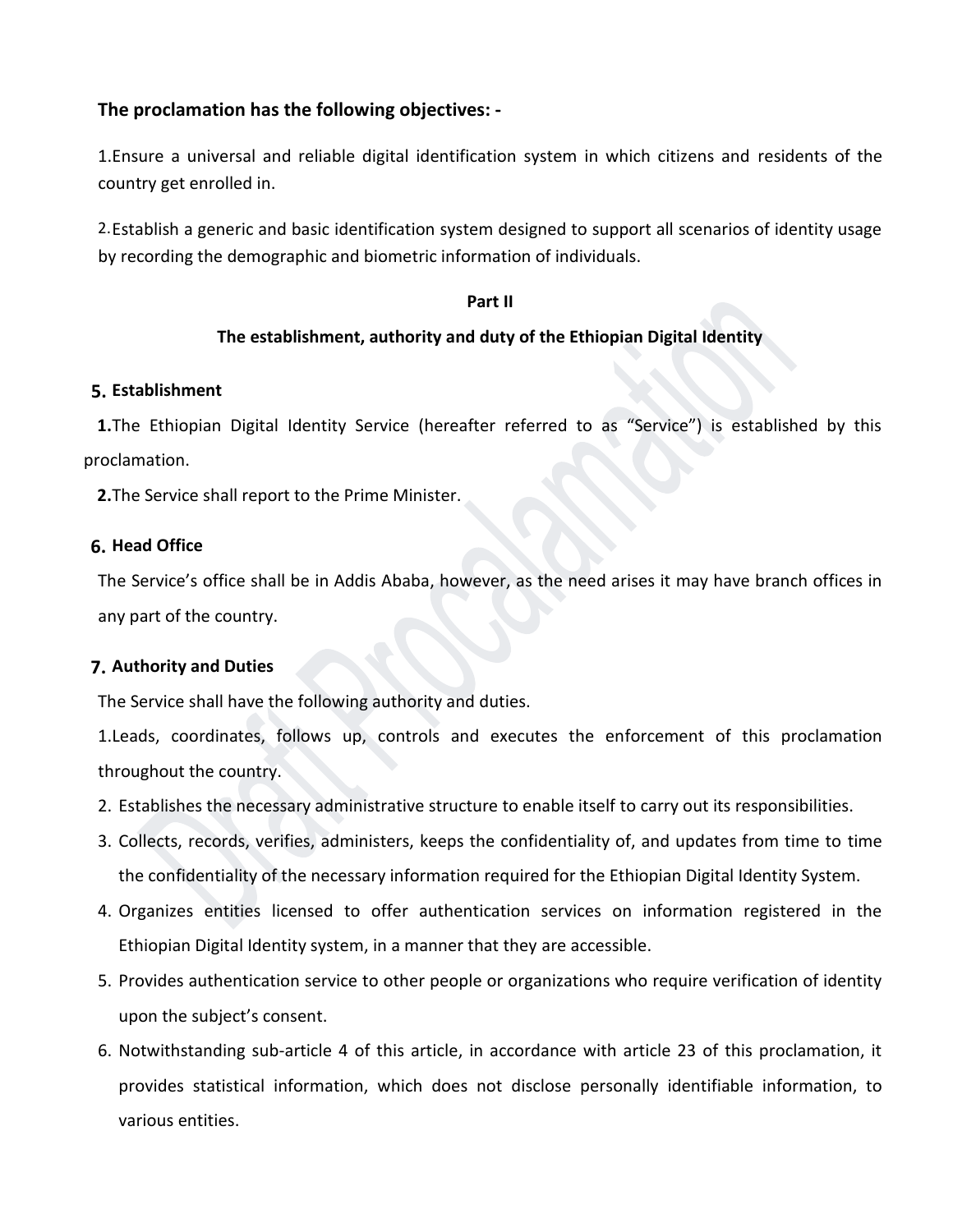- 7. Establishes a modern and technology-assisted information management system and updates it from time to time in order to keep the information belonging to the Ethiopian Digital Identity System in a centralized database, handle it appropriately, and secure it.
- 8. May use a database in data only in centers that are located only within the country and may use any alternative technology securing personal data.
- 9. Conducts and commissions research for technology-assisted techniques for securing individuals' personal data, and implements effective options that result thereof.
- 10. May establish an appropriate entity that leads, coordinates and supports the activities of the Ethiopian Digital Identity System, between service provider entities and each regional state, up to the lowest level of the administrative hierarchy, and transfers registration information to the institution.
- 11. Registers, issues, and verifies the Ethiopian Digital Identity in accordance with the proclamation.
- 12. Works in collaboration with stakeholders in executing this proclamation.
- 13. Collects service fees in accordance with a directive to be issued by the Council of Ministers.

14. Receives already collected information, which may serve as input for the Ethiopian Digital Identity Service, including vital events information, from the respective institutions.

15. In order to carry out the authority and duty given to it, the Ethiopian Digital Identity Service may delegate the services of registration, authentication and other services to cooperating entities, registering entities and others. The detail shall be decided by a directive.

- 16. Shall own property, enter into contract, shall sue and be sued as an entity.
- 17. Shall perform other related activities in order to achieve its objective.

### **8. The Services Structure**

The Service

- 1.Director General and deputy directors appointed by the Prime Minister; and
- 2.Other employees as required

### **9. The Authority and Duty of the Director General**

1.The Director General shall lead and administer the Service as the highest-ranking officer.

2.Notwithstanding the general sense of what has been stated in article 1 sub-article 1, the Director General shall have the following authority and duties: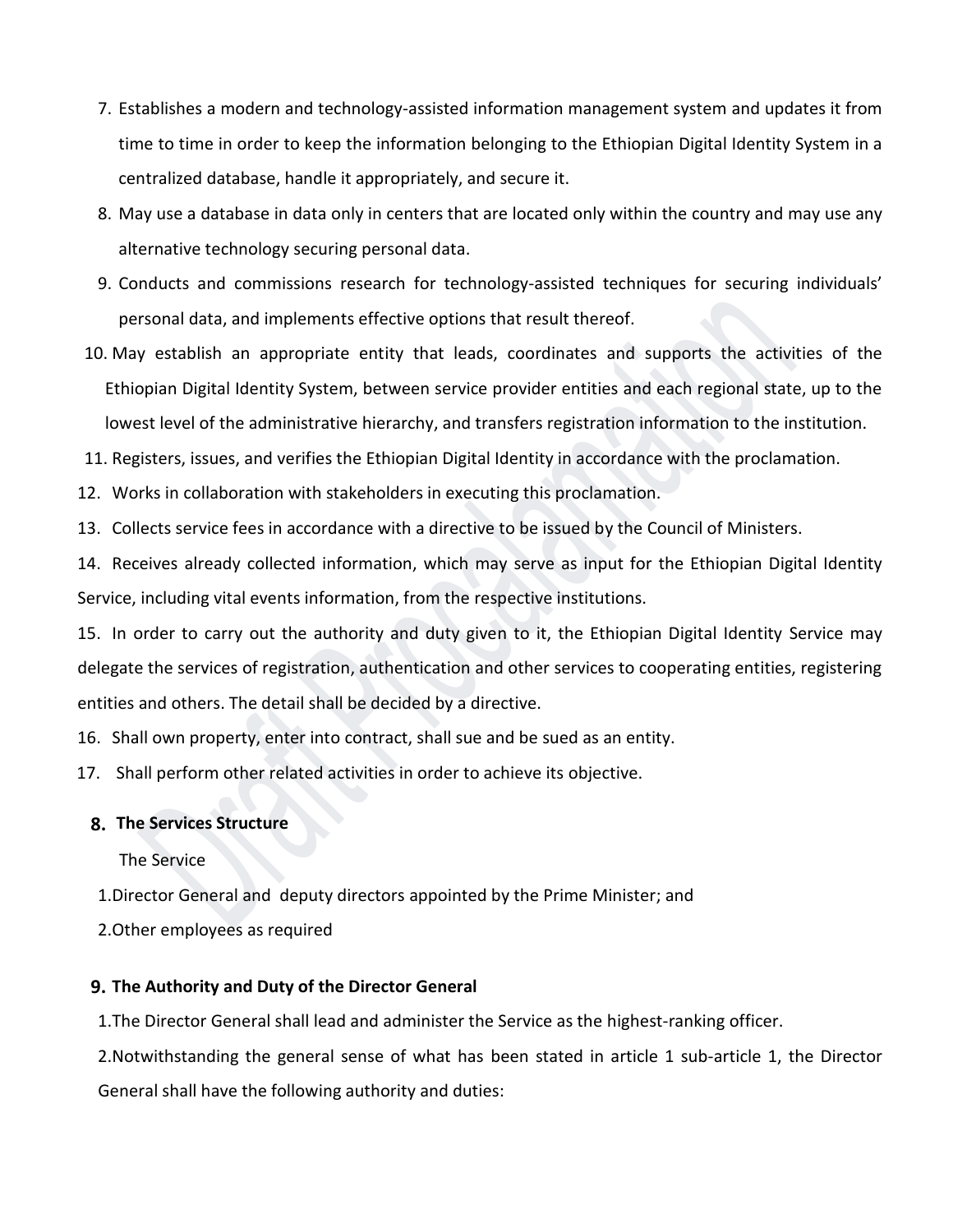A/ Shall enforce and execute the authority and duties given to the institution by this proclamation.

B/ Establishes, coordinates and manages branch offices in regional states.

C/ Hires and administers the institution's employees in accordance with the federal civil service law.

D/ Prepares a work plan and budget of the institution, and when approved implements them; submits

periodic reports to the relevant entity.

E/ Represents the institution in its affairs with third parties.

F/ May delegate his/her authority to his/her deputy or other employees of the institution.

# **10. The Authority and Duty of Deputy Directors**

Deputy Directors;

1/ Assist the Director General by planning, organizing, managing and coordinating the authority and duties given to him/her.

2/ Lead and manage the sectors they are assigned to;

3/ Carry out work assignments given to them by the Director General;

4/ In the absence of the Director General, and when no delegation is given, the Deputy Director who was appointed first shall act in place of the Director General; and both Deputies have served for the same amount of time, one of them, in mutual agreement of both Deputies, makes decisions on behalf of the Director General.

### **Part III**

# **Ethiopian Digital Identity Enrollment and Service Provision**

### **11.Principle**

The Ethiopian Digital Identity System:

1.Has to be carried out according to the procedures established by this Proclamation,

2.Any individual living in Ethiopia has the right to register and obtain Ethiopian Digital Identity service.

3. The Service has the obligation to issue an Ethiopian Digital Identity to anyone who is living in Ethiopia.

4.It has to be organized in a manner that enables it to be a source of information and means of authentication for any activities that require authenticating individuals.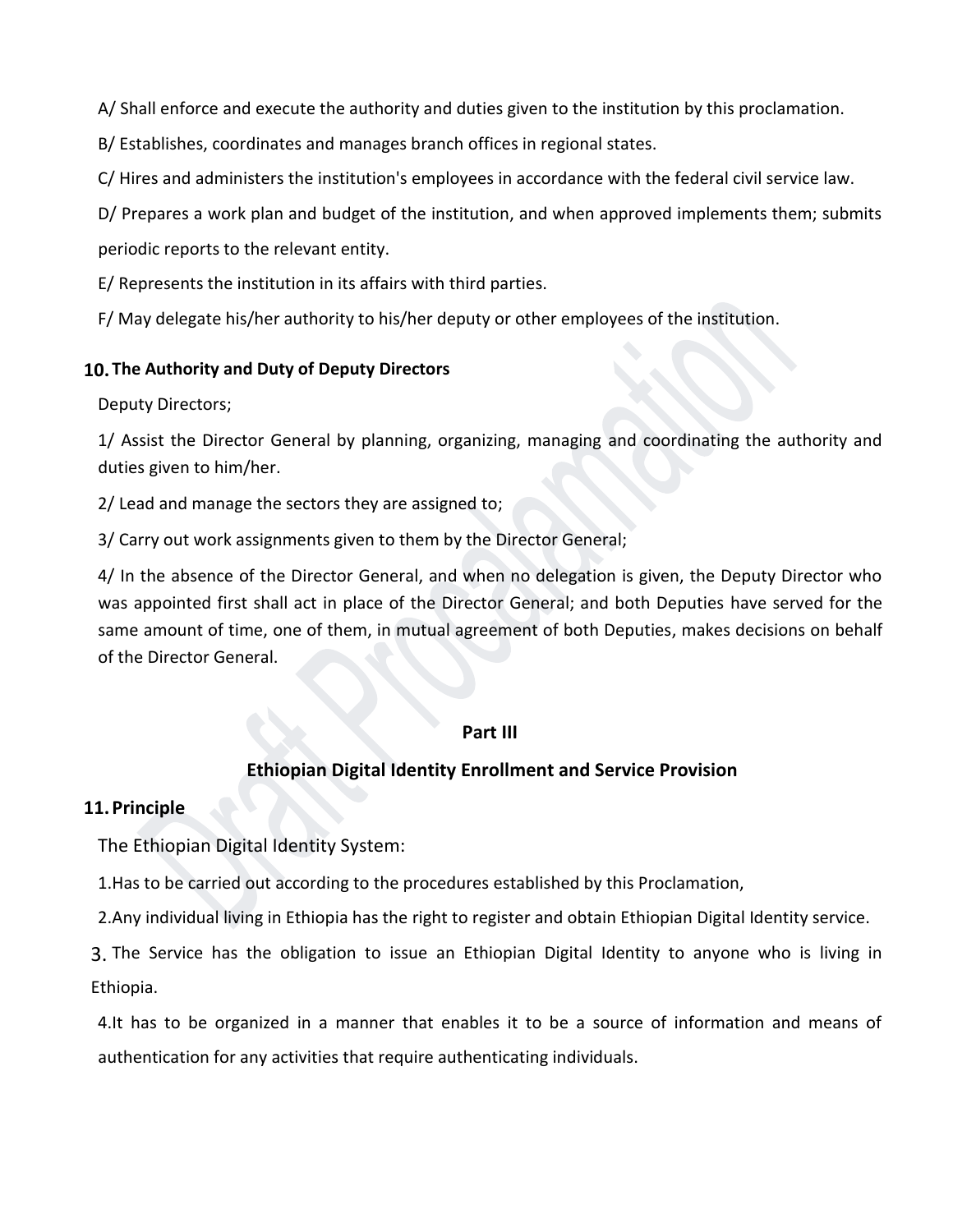5.When collaborating entities establish a digital identifier system it has to be compatible to the Ethiopian Digital Identity technology system.

6.Serves as a reliable identifier of resident individuals as well as the basis for financial access and security inclusion.

7.Serves as a basis for issuance of resident identifications at the regional and federal levels.

8.It has to be organized in a manner that enables the government and the leadership to make sound decisions by establishing a demographic system that holds organized information of various citizens and residents of the country.

#### **12. About Service Provision of the Ethiopian Digital Identity**

**1.** Any private or governmental institute may require possession of the Ethiopian Digital Identity as a precondition to provide services to the customer.

**2.** The institute may register an individual based on testimonials of residence other than biometric data, such as Kebele ID, birth certificate, passport, human witness, and other acceptable testimonials, after it verifies the individual's identity carefully in accordance with the institute's guideline.

**3.** The authority to collect biometric data for the purpose of issuing basic identification service is solely given to the Ethiopian Digital Identity Service or to an institute licensed by it.

**4.** An Ethiopian citizen or anyone who resides in Ethiopia must bear an Ethiopian Digital Identity in order to receive any service that is provided based on biometric identity verification.

**5.** In accordance with a guideline to be issued by the institution, a person whose age is below the minimum age determined by the institution may receive a temporary Ethiopian Digital Identity through his/her parent or legal guardian.

#### **13.About the Ethiopian Digital Identity Unique Number**

1.The Ethiopian Digital Identity System, after the information listed under article 7 of this proclamation has been recorded, shall assign a unique number to each enrollee, which can uniquely and reliably identify one individual from any other.

2.The unique number shall be generated by electronic means and in a confidential manner and shall preserve the security of the information represented by the number.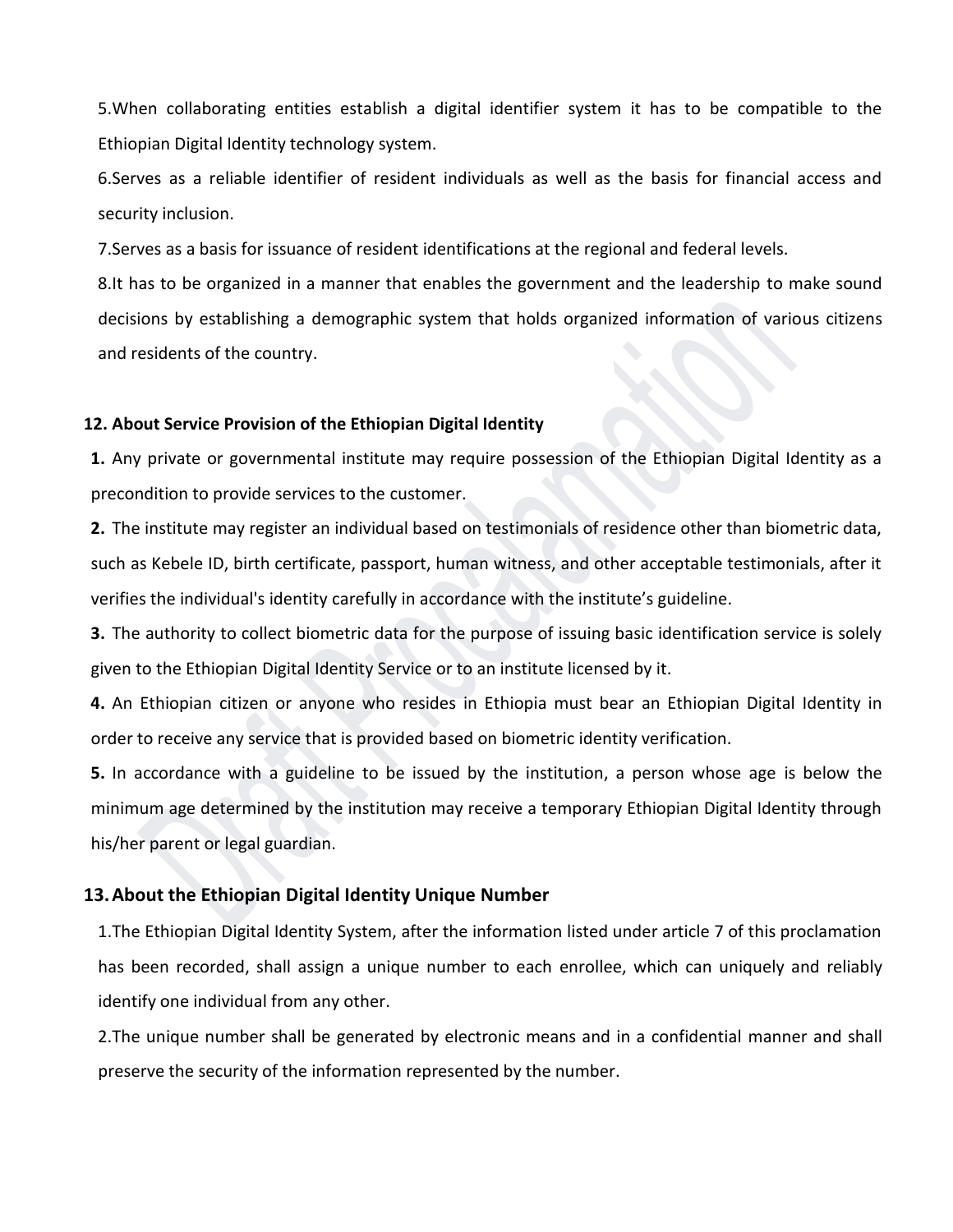3.One unique number shall be assigned to one enrollee and shall remain assigned to that person indefinitely.

4.The unique number mentioned in this article, sub-article 2 has to be written on the Ethiopian Digital Identity Card that is mentioned in this proclamation in article 21.

5.Whereas the unique number mentioned in this article, sub-article 2 is immutable, for the purpose of protecting individuals' personal information, the number to be printed on the card and the one to be used in various scenarios may be substituted by other varying tokenized numbers. The detail procedure is to be determined by subsequent guidelines.

6.Any person who has lost their Ethiopian Digital Identity unique number may appear in person at the institute or a licensed entity to recover their number.

7.If anyone attempts to perform double registration, the institution has the responsibility to prevent such attempts using the available technology. The institute shall issue a directive regarding penalties for double registration attempts.

8.The Ethiopian Digital Identity may be blocked or barred temporarily or permanently due to enrollee request, death, or court order. The detail procedure shall be determined by subsequent guidelines.

### **14.Information to be Recorded in the Ethiopian Digital Identity**

1.The Ethiopian Digital Identity System shall include the following information:

A. Name, father's name, grandfather's name.

B. Date of birth

C. Sex

D. Regular place of residence to be determined by a directive to be issued by the institution.

E. Nationality: for individuals with document of evidence of nationality the stated nationality shall be recorded; for those people without document of nationality it shall record "Unverified".

2.The Ethiopian Digital Identity may also additionally record the following information:

A. Phone number

B. Email address

3.Information required in special cases

A. As will be determined by a directive to be issued by the institution, the unique number of the parent or guardian of a person whose age is below the minimum age.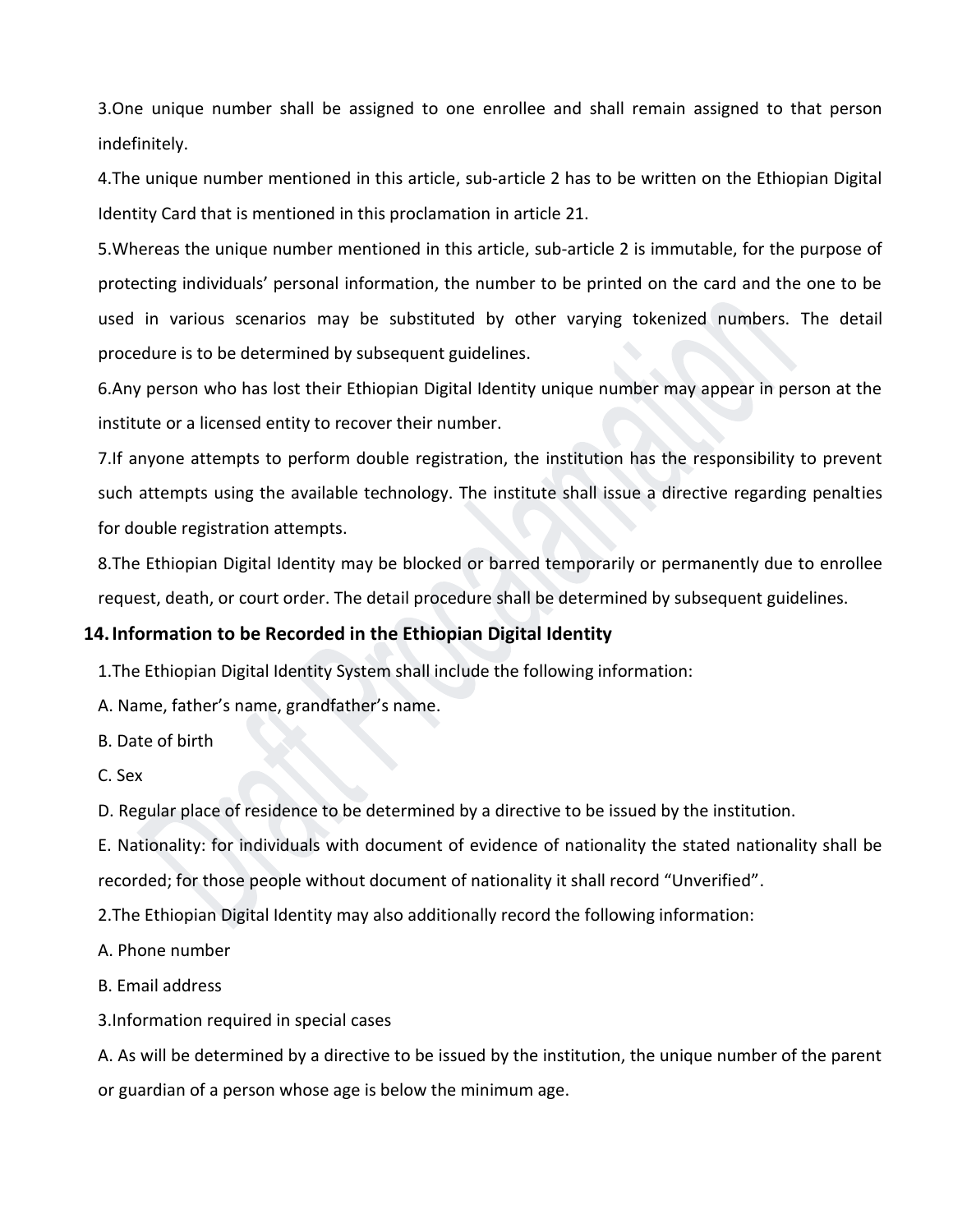B. For a person who cannot provide evidence, they must provide a witness who has a unique number. 4.Biometric data:

A. It shall not be obligatory to require biometric data from a person whose age is below the minimum age determined by the institution.

B. As will be determined by a directive to be issued by the institution, a person who cannot provide biometric data due to disability shall provide only the biometric data that they are capable of providing.

C. For those persons who need special assistance, the institution shall collect the data in a manner that is suitable to them, or they shall be given temporary identification through their parent or legal guardian.

D. The biometric data shall be renewed periodically in accordance with a time interval to be determined by the institution.

### **15.About Language**

1.Information shall be recorded in the Ethiopian Digital Identity System in the federal working language and the English language.

2.Notwithstanding the provision stated in this article's sub-article, if the region in which the information is to be recorded has a working language different from that of the federal government, the information shall be recorded in the region's working language and the English language.

3.The institution can issue a directive to decide on additional recording languages.

4.Texts to be printed on the Ethiopian Digital Identity Card shall be printed in the federal working languages, or if different, in the region's working language.

5.Regarding the language to be used on digital identification cards to be printed by other cooperating entities, it shall be governed by national law.

#### **16. About Notifying Information Change**

Whenever there is a change in an individual's information after being recorded in the Ethiopian Digital Identity System, the individual may notify the institution and have the changes updated in accordance with a guideline to be issued by the institution.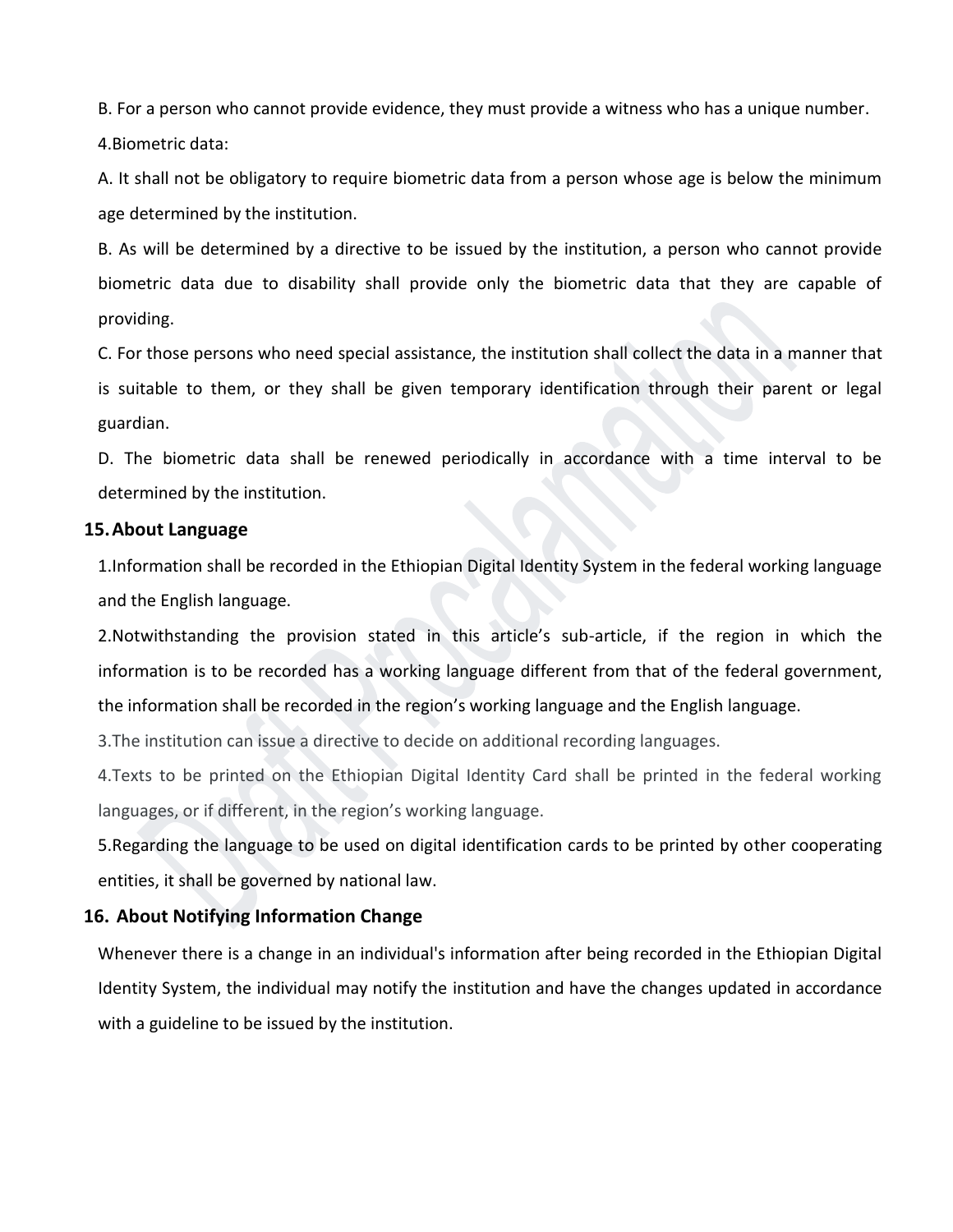# **Part IV**

# **About Usage of Ethiopian Digital Identity**

# **17.About assignment of a unique number**

The service:

1. A unique number is given to an enrollee who has provided the information stated in this proclamation article 7(1) and paid the service fee in accordance with the directive issued based on this proclamation.

2.Prior to assigning a unique number to an individual, it must be first verified that the individual has not been assigned a unique number before.

# **18. Ethiopian Digital Identity Card**

1.An Ethiopian Digital Identity Card that is issued by the Service or other partner entities must bear the following information: -

- A. Name, father's name, grandfather's name.
- B. Nationality.
- C. Date of birth.
- D. Sex
- E. Permanent place of residence.
- F. Photograph
- G. Unique number
- H. Identification issued date
- I. Expiry date

J. And other information collected during enrollment shall be printed in accordance with guidelines to be issued by the institution.

2.The Ethiopian Digital Identity Card will serve for a period of time which is to be decided by a directive to be issued by the institution; and when an individual's identification card expires the individual must renew the card by presenting it to the institution.

3.An individual whose Ethiopian Digital Identity has been revoked according to article 23 of this proclamation must return the card to the institution.

4.When biometric data is redone the Ethiopian Digital Identity Card must then be renewed.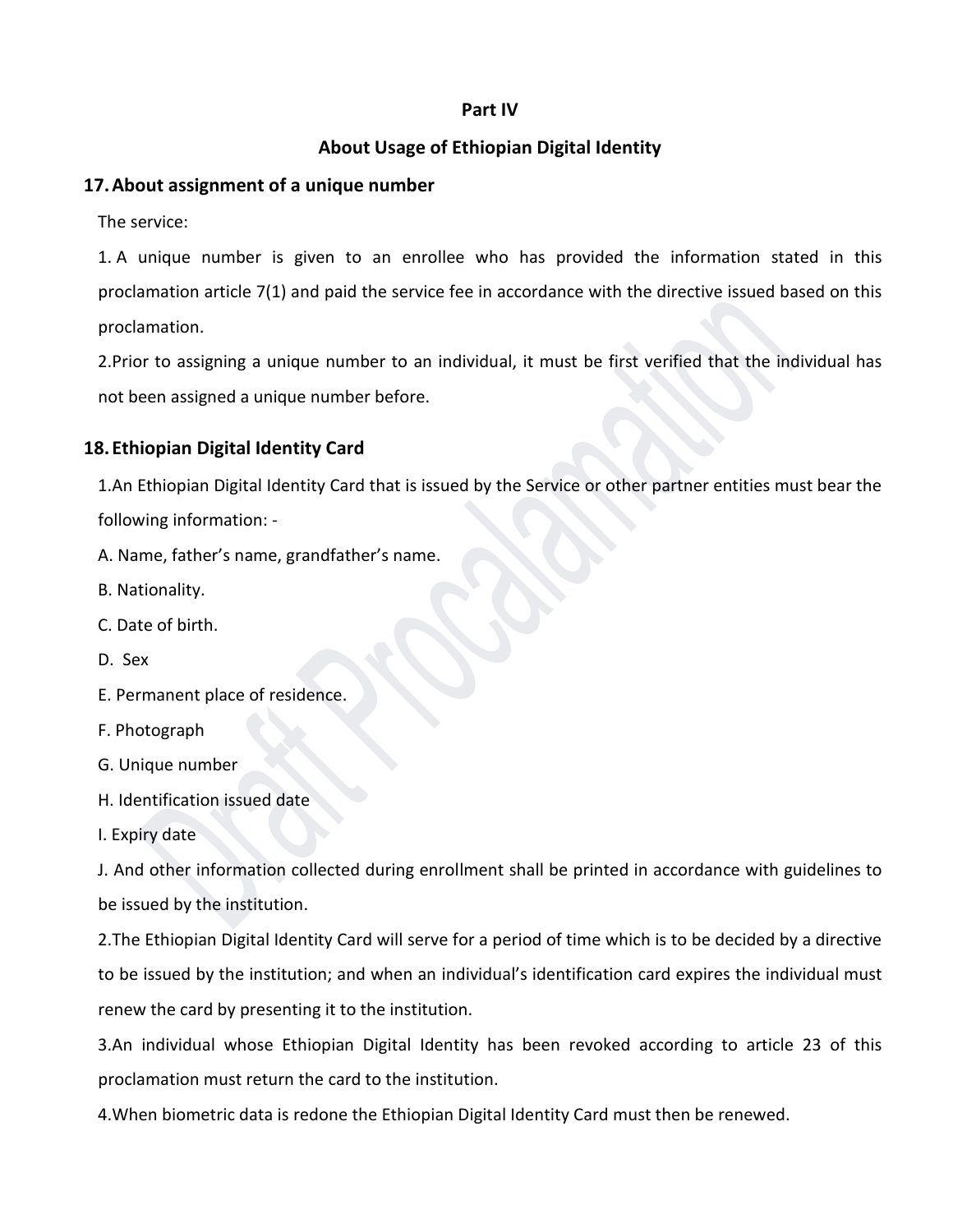5.In accordance with this article and sub-article 4, whenever an individual renews their Ethiopian Digital Identity Card, the institution must re-verify the validity of the recorded information and the identity of the individual.

6.Any individual whose Ethiopian Digital Identity Card has been lost or damaged must apply for a replacement card by attaching evidence of notification to the police and the damaged card with their application.

7.When the applicant pays the required service fee as stated in the directive issued based on this proclamation, they shall be given the digital identification.

8.The institution must record the loss of the indicated Ethiopian Digital Identity Card into the central database as soon as such information is received.

9.Any individual who finds a lost card must immediately surrender the card to the institution or to a nearby police station.

### **Part V**

# **Ethiopian Digital Identity Information Management and Renewal**

# **19. About Ethiopian Digital Identity Information Fraud or Error**

1.If the Ethiopian Digital Identity is confirmed to have been issued based on deliberately fraudulent information, that shall entail criminal liability.

2.Erroneous information entered due to an intended or unintended misrepresentation can be rectified in accordance with the legal procedure, without changing the unique number.

### **20.Method of Grievance and Resolution**

1. For grievances encountered during the Ethiopian Digital Identity process, a system to address and resolve grievances shall be established.

2. The institution shall issue detailed guidelines regarding the procedure for filing and resolving grievances.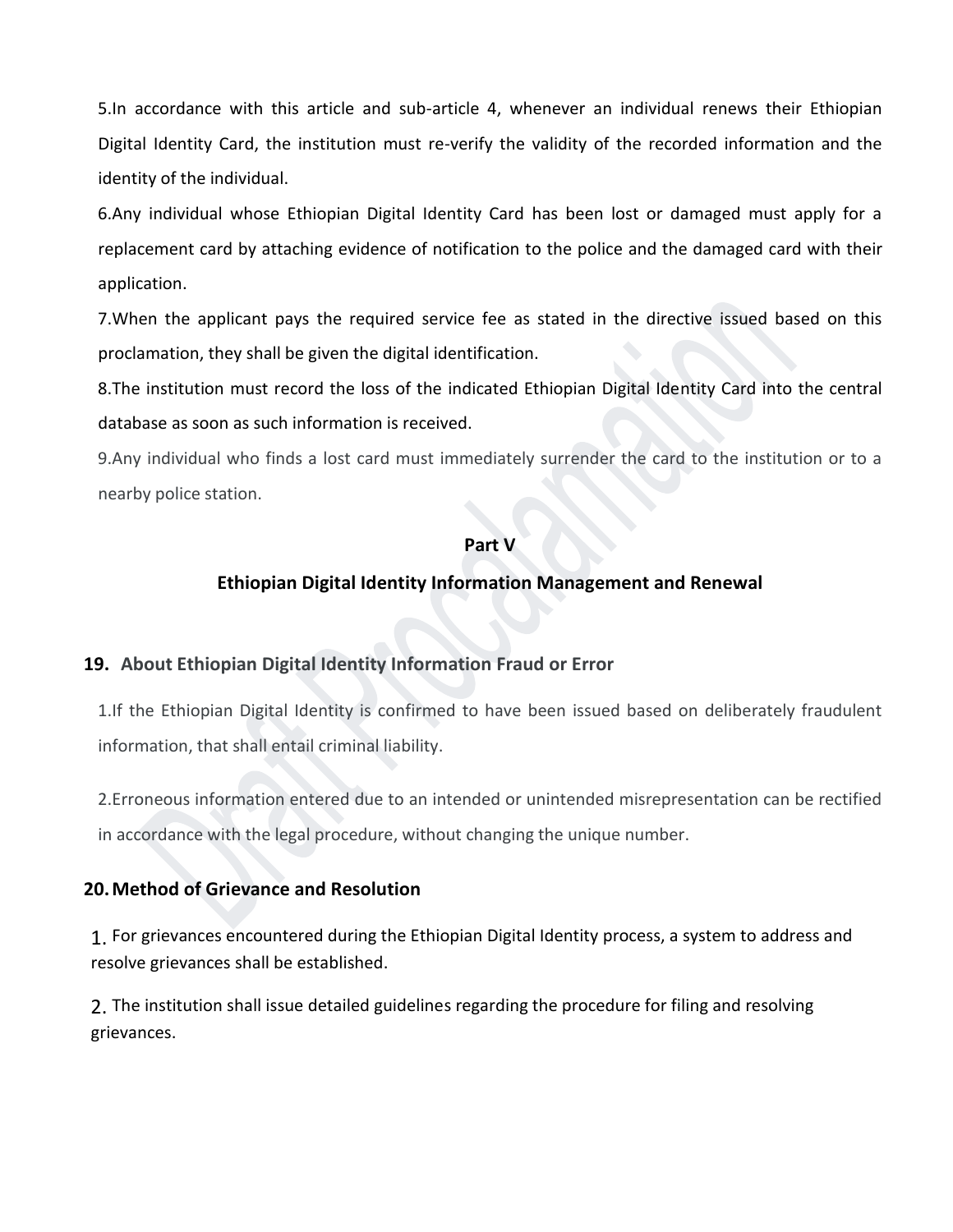#### **Part VI**

### **Ethiopian Digital Identity Information Security and Protection**

#### **21.Information Management and Security**

1.Information collected for the Ethiopian Digital Identity System shall be organized in a manner that is easy for use and be stored in a database that is administered by the institution.

2.The institution shall protect the information that it holds from any natural or artificial disaster, electronic attacks, theft and similar criminal sabotages by establishing a security program.

### **22.Protection of Personal Information**

1.The institution shall, apart from those which are allowed by laws the country has ratified, protect the confidentiality of personal information of individuals in the process of collecting, recording, verifying and retaining the information to be entered into the Ethiopian Digital Identity System.

2.Information collected for the Ethiopian Digital Identity System shall not include that which is not compulsory to uniquely identify individuals, and that which does not directly support the system.

3.Information of an individual collected for the Ethiopian Digital Identity System is owned by the individual.

4.The institution may not disclose information of an individual collected for the Ethiopian Digital Identification System without consent given by the individual.

5.Anonymous, aggregated demographic reports and statistical information shall be given to entities who are legally permitted to receive such information.

6.Except in accordance with the provisions of this article, sub-articles 2 and 3, no information shall be given to other entities without permission obtained from the enrollee.

7.Other institutions that use information from Ethiopian Digital Identity shall not store or transfer the information they obtained by the permission of the enrollee; and doing so may expose them to civil and criminal liability.

8.During registration, a consent form that states the enrollee's rights and obligations shall be completed by the enrollee.

9.Provisions of personal data protection that are stated in this proclamation shall stay in force only until the proclamation that is to be enacted for protecting personal data comes into force.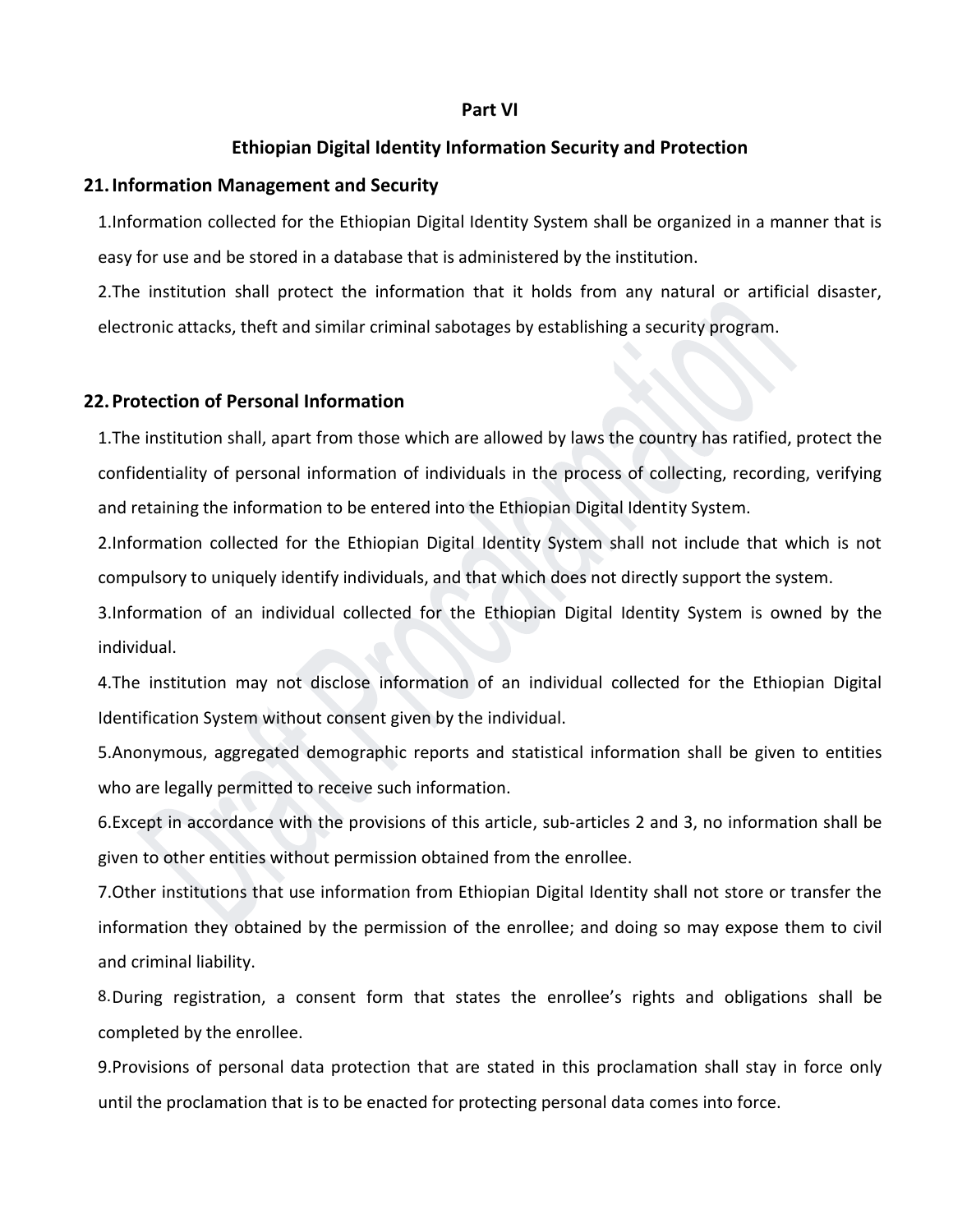# **23. Criminal Offense and Penalty**

# Any person

A) If an individual violates any obligation related to the Ethiopian Digital Identity shall be criminally liable and be penalized with light imprisonment of not more than 6 months, or by five hundred to five thousand birr of financial penalty.

B) If an individual provides fraudulent information or withholds valid information, they shall be criminally liable and penalized with rigorous imprisonment of up to one to five years.

C) If an individual is found to be using a falsified digital identity, they shall be criminally liable and be penalized with rigorous imprisonment of five to ten years.

D) If an individual forges or uses or falsifies the Ethiopian Digital Identity and unique number, they shall be criminally liable and punished with rigorous imprisonment of seven to fifteen years; however, if the offence is found to be committed by a public servant authorized to process the identity, the rigorous imprisonment may increase up to twenty-five years.

E) If an individual falsifies information collected for the Ethiopian Digital Identity by changing, modifying, deleting, or altering by any other means shall be penalized with rigorous imprisonment of ten to twenty-five years.

F) If an individual causes damages, destroys, makes unusable or illegally acquires information collected for the Ethiopian Digital Identity, they shall be criminally liable and be punished with rigorous imprisonment of ten to twenty-five years.

2/ If any individual commits other crimes by violating the provisions of this proclamation, they shall be penalized in accordance with the provisions of relevant criminal procedures.

# **Part VII**

# **Various Provisions**

# **24. The Obligation to Cooperate**

Any individual has the obligation to cooperate so that the proclamation's purpose shall succeed, and the Service shall be able to execute the authority and duties given to it by means of this proclamation.

# **25.Budget**

The institution's budget shall be sourced from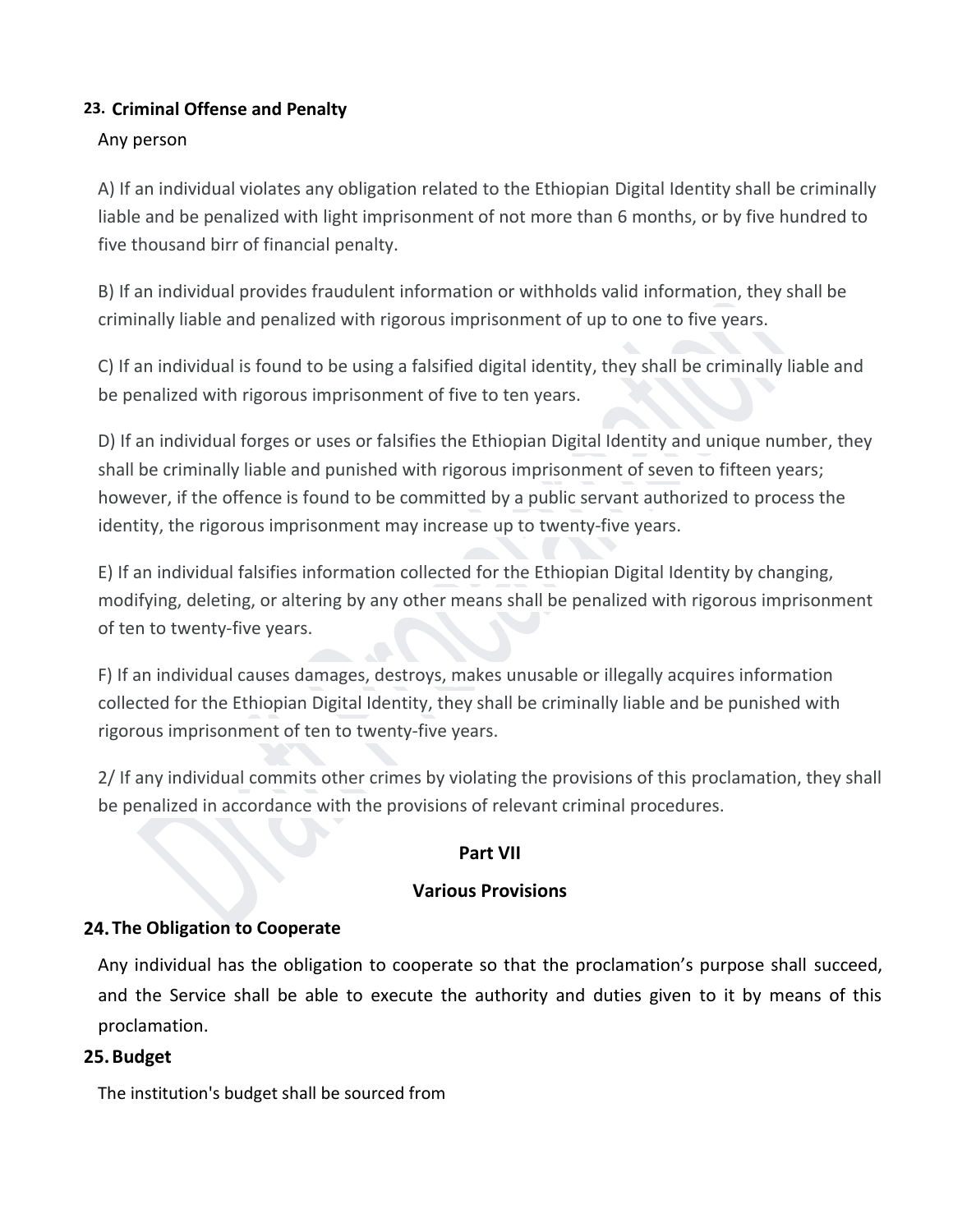- A. Allocation from the government
- B. Service fees collected
- C. Support and assistance from other entities.

### **26. Accounting Books**

1.The institution shall keep complete and valid accounting books

2.The accounting books shall be audited annually by the Auditor General or by entities assigned by the Auditor General.

### **27. Transitory Provisions**

1.The institution shall organize the infrastructure, human resources and other resources to establish the Ethiopian Digital Identity System and shall start operation not later than four years after the date this proclamation enters into force.

2.Until the Ethiopian Digital Identity Service institution starts operation, an entity organized by the government shall take the responsibility and execute tasks under this proclamation.

#### **28.Revoked Laws**

1.The Vital Events Registration and Ethiopian Digital Identity Proclamation No. 760/2004 article 55 to article 62, and other provisions pertinent to the Ethiopian Digital Identity are revoked by this proclamation.

2.Any law, or procedure, or practice shall not prevail over issues covered by this proclamation.

### **29. The Authority to Issue Directives and Guidelines**

1.The Council of Minters may issue a directive that is required to enforce this Proclamation.

2.The Service may issue directives that are required to execute the directive that is issued in accordance with this article sub-article 1.

### **30. Effective Date**

This proclamation shall enter into force on the date of its publication in the Negarit Gazeta.